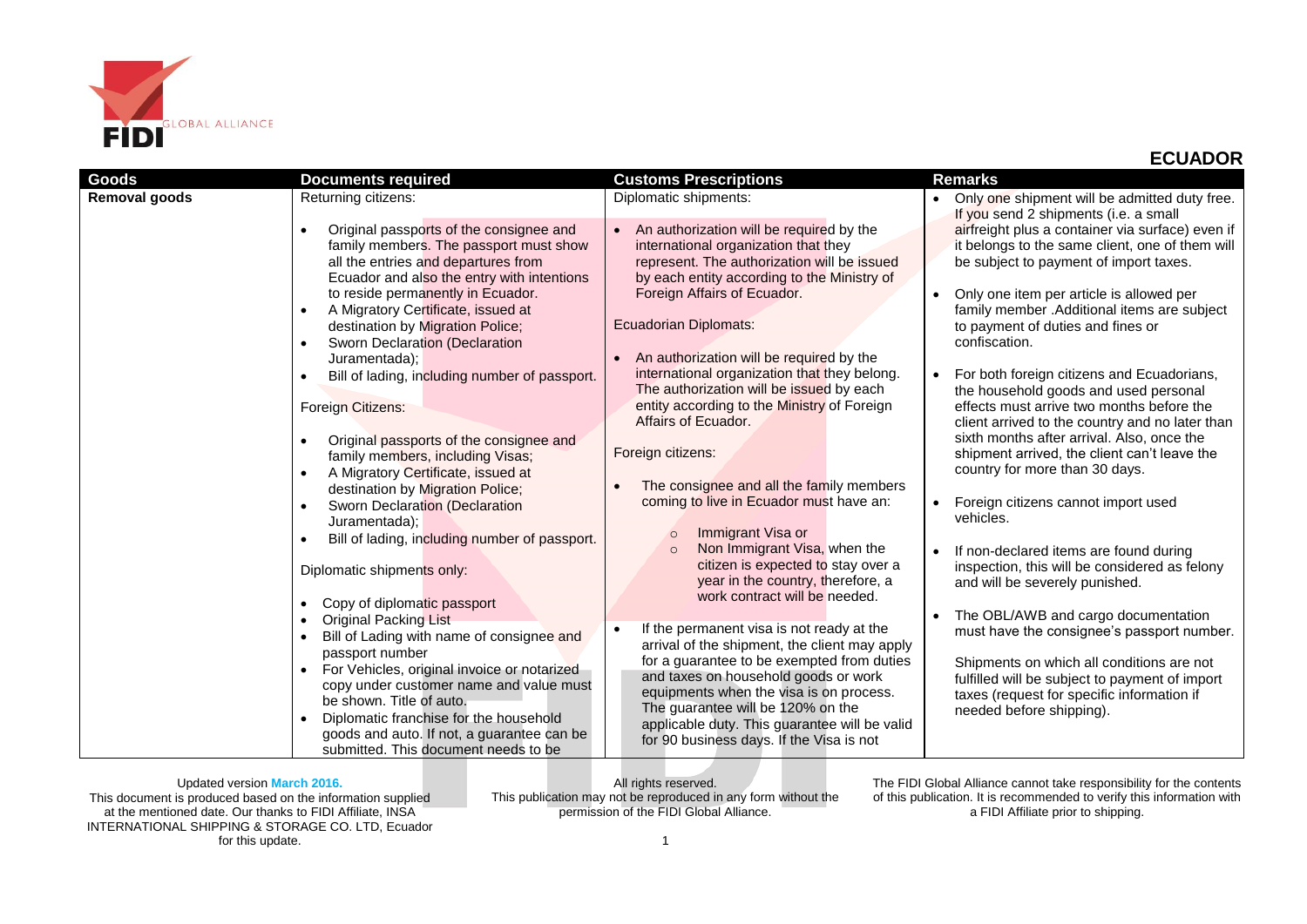

| Goods | <b>Documents required</b>                                                                                                                                                                                                                                                               | <b>Customs Prescriptions</b>                                                                                                                                                                                                                                                                                                                                 | <b>Remarks</b>                                                                                                                                                                                                                                                                                                                                                                                                                                                                        |
|-------|-----------------------------------------------------------------------------------------------------------------------------------------------------------------------------------------------------------------------------------------------------------------------------------------|--------------------------------------------------------------------------------------------------------------------------------------------------------------------------------------------------------------------------------------------------------------------------------------------------------------------------------------------------------------|---------------------------------------------------------------------------------------------------------------------------------------------------------------------------------------------------------------------------------------------------------------------------------------------------------------------------------------------------------------------------------------------------------------------------------------------------------------------------------------|
|       | accepted by customs.                                                                                                                                                                                                                                                                    | presented by that time, the guarantee will<br>go directly to Ecuador customs                                                                                                                                                                                                                                                                                 | A transportation Insurance policy must be                                                                                                                                                                                                                                                                                                                                                                                                                                             |
|       | Ecuadorian Diplomats:                                                                                                                                                                                                                                                                   | administration.                                                                                                                                                                                                                                                                                                                                              | taken in Ecuador (for Customs purposes<br>only, does not replace regular door to door                                                                                                                                                                                                                                                                                                                                                                                                 |
|       | Copy of diplomatic passport;<br>$\bullet$<br><b>Original Packing List;</b>                                                                                                                                                                                                              | Property of household goods and work<br>equipments must be demonstrated by                                                                                                                                                                                                                                                                                   | insurance certificate issued at origin).                                                                                                                                                                                                                                                                                                                                                                                                                                              |
|       | Bill of Lading with name of consignee and<br>passport number;                                                                                                                                                                                                                           | means of a sworn declaration stamped by<br>an Ecuadorian Consul at origin or by a                                                                                                                                                                                                                                                                            | As of December 1, 2010 Nationalization of<br>$\bullet$<br>household goods enforced procedure:                                                                                                                                                                                                                                                                                                                                                                                         |
|       | For Vehicles, original invoice or notarized<br>$\bullet$<br>copy under customer name and value must<br>be shown. Title of auto;<br>Diplomatic franchise for the household<br>goods and auto. If not, a guarantee can be<br>submitted. This document needs to be<br>accepted by customs. | Notary Public in Ecuador, in which is<br>evident the detailed and complete list of<br>household goods, personal effects and<br>working equipment included in the shipment<br>with declared value for customs. (Do not<br>include international insurance value).<br>This document should be in Spanish and<br>should include the following:                  | 1 All goods that are part of household<br>goods, ie, hhgds, vehicles and tools,<br>must have been purchased prior to<br>arrival the client to Ecuador. In no way<br>will accept household goods, vehicles<br>and working tools purchased after the<br>date of arrival in the country.                                                                                                                                                                                                 |
|       |                                                                                                                                                                                                                                                                                         | <b>Marital Status</b><br>$\circ$<br>Name of spouse<br>$\circ$<br>Name of family members<br>$\circ$<br>Intention to reside permanently in<br>$\circ$<br>Ecuador<br><b>USED</b> household goods and<br>$\circ$<br>personal effects<br>Place of origin<br>$\circ$<br>Place of delivery<br>$\circ$<br>Mode of transport<br>$\circ$<br>Arrival dates.<br>$\Omega$ | 2 Any new item to being declared as<br>part of household goods must include<br>into the sworn declaration the original<br>commercial of buying, the invoice must<br>be to the name of the returned migrant<br>or someone in your family (wife and / or<br>children). For any new articles that<br>present no adequate proof of purchase<br>will be applied with the respective<br>payment of taxes, under tariff item of<br>household goods not exempt from<br>taxes (9802.00.00.20). |
|       |                                                                                                                                                                                                                                                                                         |                                                                                                                                                                                                                                                                                                                                                              |                                                                                                                                                                                                                                                                                                                                                                                                                                                                                       |

Updated version **March 2016.** This document is produced based on the information supplied

at the mentioned date. Our thanks to FIDI Affiliate, INSA INTERNATIONAL SHIPPING & STORAGE CO. LTD, Ecuador for this update.

All rights reserved. This publication may not be reproduced in any form without the permission of the FIDI Global Alliance.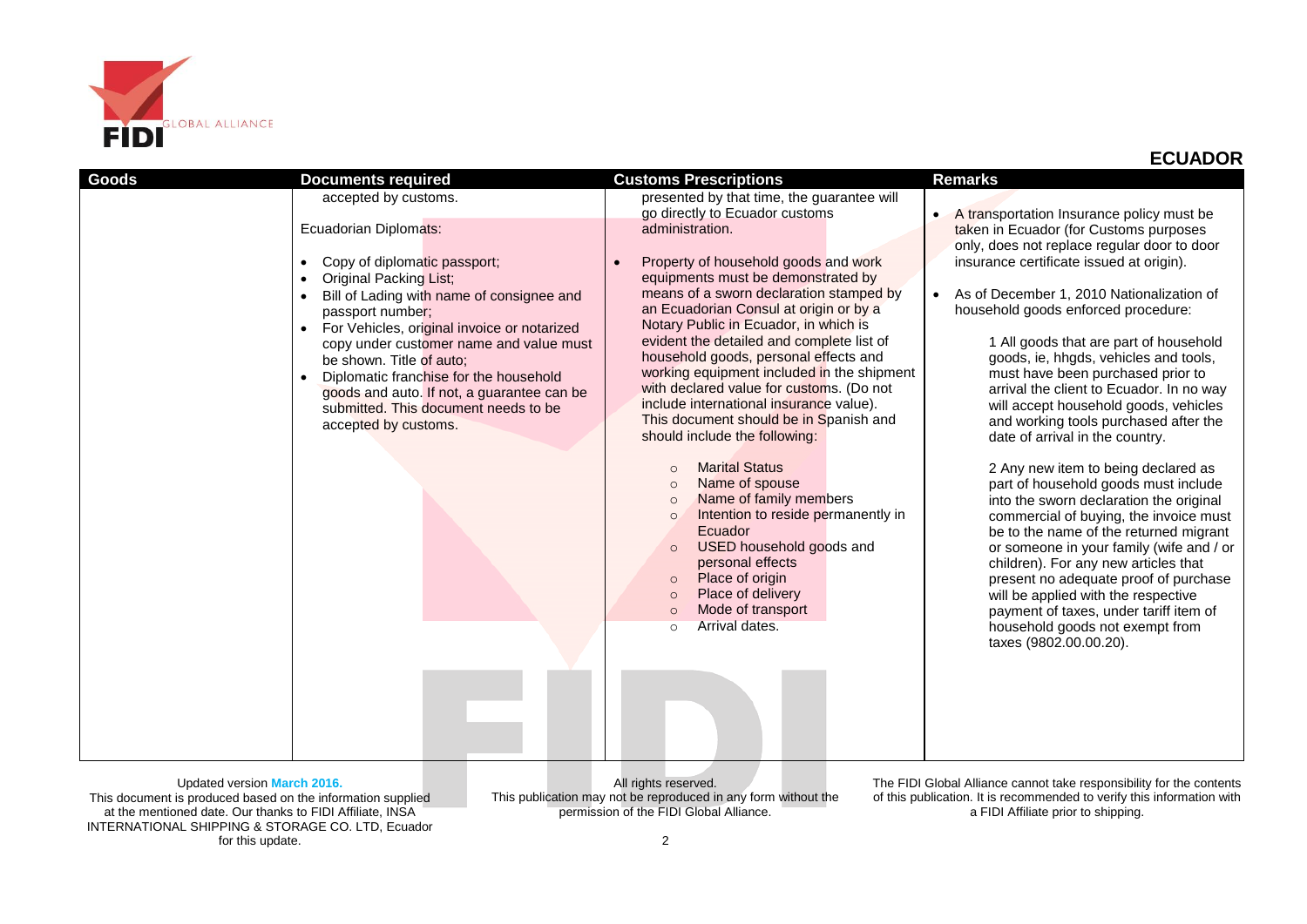

| <b>Goods</b> | <b>Documents required</b> | <b>Customs Prescriptions</b>                                                                                                                                                                                                                                | <b>Remarks</b>                                                                                                                                                                                                                                                                                                                                                                                  |
|--------------|---------------------------|-------------------------------------------------------------------------------------------------------------------------------------------------------------------------------------------------------------------------------------------------------------|-------------------------------------------------------------------------------------------------------------------------------------------------------------------------------------------------------------------------------------------------------------------------------------------------------------------------------------------------------------------------------------------------|
|              |                           | Exemption from duties and taxes:                                                                                                                                                                                                                            | Work equipment are set of tools, instruments<br>and / or professional equipment, new or used, or                                                                                                                                                                                                                                                                                                |
|              |                           | Household goods and personal effects are<br>allowed duty free for:<br>Foreign diplomats.<br>Ecuadorian diplomats.<br>Ecuadorian citizens returning after finishing                                                                                          | not linked to the activity, profession or<br>occupation of the traveller, to undertake a<br>productive activity in the country.<br>Work equipments should not necessarily be                                                                                                                                                                                                                    |
|              |                           | official assignments in International.<br>Organizations recognized by the Ecuadorian<br>Government.<br>Ecuadorian citizens returning after a                                                                                                                | portable. Tools can be stationary or fixed. It can<br>be disarmed or dismantled instruments,<br>structures, machines or equipment.                                                                                                                                                                                                                                                              |
|              |                           | minimum of one (1) year of legal residence<br>abroad (resident visa from the country where<br>they return from is required).<br>Foreigners with immigrant visa, and<br>Foreigners with non-immigrant working visa.                                          | Under no circumstances, work equipment can<br>be considered as vessels or aircraft which<br>specific classification corresponding to chapters<br>87, 88 and 89 of the national tariff imports and<br>also raw materials, supplies or textiles.                                                                                                                                                  |
|              |                           | Ecuadorians returning:<br>The exemption will apply to Ecuadorians<br>residing abroad, legally or not, for over a<br>year, with entries to Ecuador no more that<br>60 days in one year (cumulative).<br>The ownership of the household and / or<br>$\bullet$ | Household goods are considered part of all<br>household items of daily use of a family, such as<br>electronic appliances, clothing, bathroom items,<br>dining room, furniture, living room, bedrooms,<br>computers, ornaments, paintings, books, and<br>other elements where a person lives in a<br>permanent way. Household goods of members<br>of immediate family (spouse and children) will |
|              |                           | work equipment needs to be supported by a<br>sworn statement from a notary or from an<br>Ecuador Consulate. The letter should<br>indicate all the items, the value of each item<br>and the status of each item (new or used),                               | be also considered as part of household goods.                                                                                                                                                                                                                                                                                                                                                  |
|              |                           | and the intention to reside permanently in<br>Ecuador. In case of marriage, the<br>documentation may be entered in the name<br>of any of the spouses, regardless of the<br>person submitting the request for                                                |                                                                                                                                                                                                                                                                                                                                                                                                 |

Updated version **March 2016.**

This document is produced based on the information supplied at the mentioned date. Our thanks to FIDI Affiliate, INSA INTERNATIONAL SHIPPING & STORAGE CO. LTD, Ecuador for this update.

All rights reserved. This publication may not be reproduced in any form without the permission of the FIDI Global Alliance.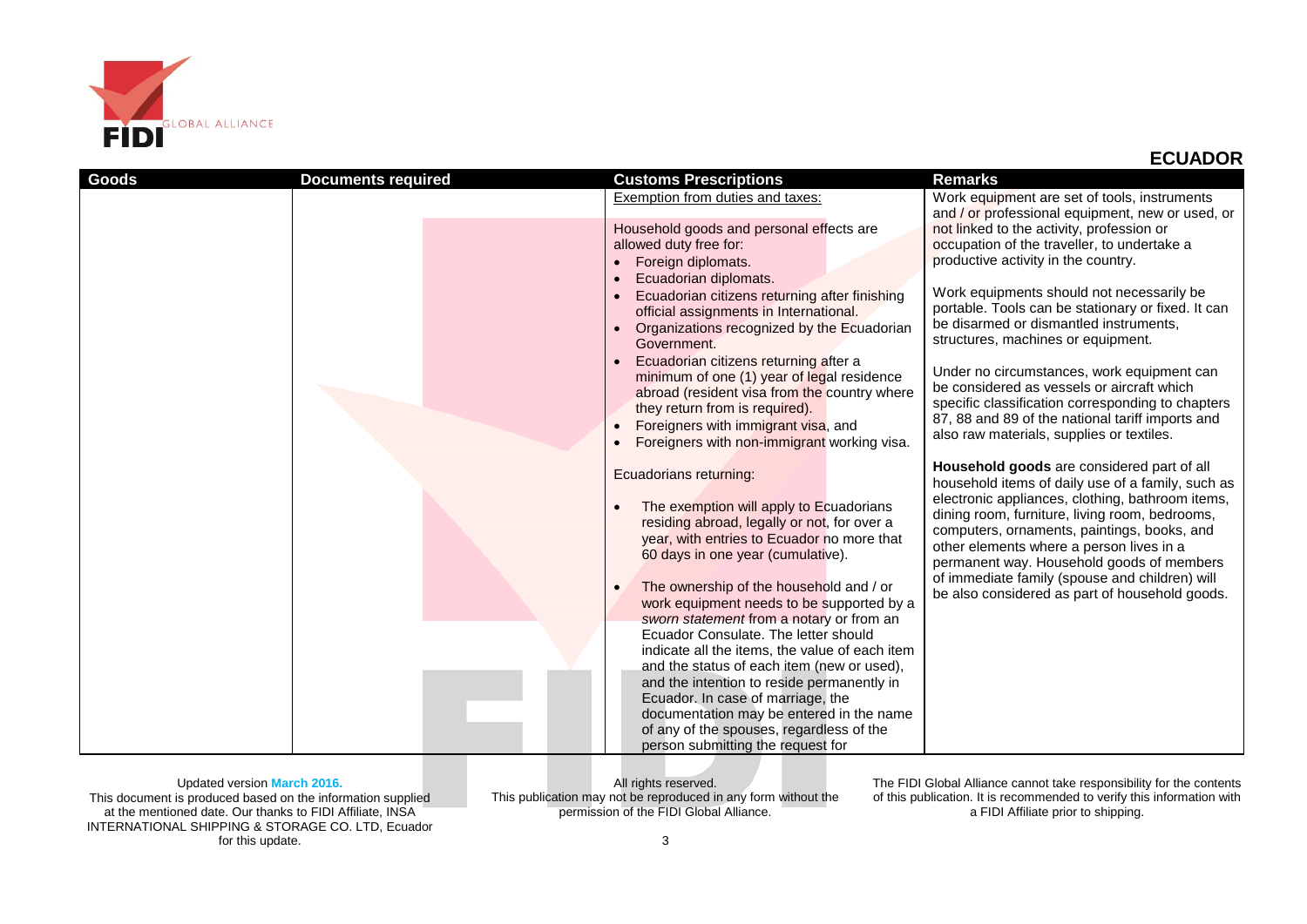

| <b>Goods</b>          | <b>Documents required</b> | <b>Customs Prescriptions</b>                                                                                                                                                                                                                                                                                                                                                                                                                                                                                                                                                                                                                                                 | <b>Remarks</b>                                                                                                                                                                                                                                                                                                                                                                                                                                                                                                                                                                                                                                                                                                                 |
|-----------------------|---------------------------|------------------------------------------------------------------------------------------------------------------------------------------------------------------------------------------------------------------------------------------------------------------------------------------------------------------------------------------------------------------------------------------------------------------------------------------------------------------------------------------------------------------------------------------------------------------------------------------------------------------------------------------------------------------------------|--------------------------------------------------------------------------------------------------------------------------------------------------------------------------------------------------------------------------------------------------------------------------------------------------------------------------------------------------------------------------------------------------------------------------------------------------------------------------------------------------------------------------------------------------------------------------------------------------------------------------------------------------------------------------------------------------------------------------------|
|                       |                           | exoneration.                                                                                                                                                                                                                                                                                                                                                                                                                                                                                                                                                                                                                                                                 |                                                                                                                                                                                                                                                                                                                                                                                                                                                                                                                                                                                                                                                                                                                                |
|                       |                           | The sworn statement must contain the<br>$\bullet$<br>following information:,<br><b>Marital Status</b><br>$\Omega$<br>Name of spouse<br>$\circ$<br>Name of family members<br>$\circ$<br>Intentions to reside permanently in<br>$\circ$<br>Ecuador<br>USED household goods and<br>personal effects<br>Place of origin<br>$\circ$<br>Place of delivery<br>$\circ$<br>Mode of transport<br>Arrival dates.<br>$\Omega$                                                                                                                                                                                                                                                            |                                                                                                                                                                                                                                                                                                                                                                                                                                                                                                                                                                                                                                                                                                                                |
| <b>Motor vehicles</b> |                           | For returning Ecuadorians: " Vehicles are<br>also considered as part of household goods<br>shipment as one motor vehicle for family<br>use, with a maximum EWX value of<br>US\$20,000 and no more than three<br>thousand cubic centimetres (3.000cc) that<br>is imported by Ecuadorians returning to<br>establish their domicile in Ecuador.<br>To consider the import of the vehicle as<br>household goods, it must have been<br>shipped together with the household goods<br>shipment according to the rules and<br>regulations for this kind of shipments.<br>Vehicles can be new or used. Used<br>vehicles cannot be older than four years at<br>the time of the import. | Ecuadorean citizens have the right to import<br>household goods, working equipment and a<br>vehicle, new or used, according to the<br>following conditions:<br>a) Ecuadorean returning will have the benefit to<br>import by demonstrating that he was been<br>residing abroad for at least 1 year<br>(12 complete months) for the case of household<br>goods and working equipment and for at least 3<br>years for the case of vehicles.<br>b) During the last 12 months (counting from the<br>date of final entry to the country) the owner<br>cannot have entries to Ecuador.<br>that exceed 60 accumulative days in one year<br>c) The shipment must arrive to Ecuador 2<br>months before or 6 months after the arrival of |

Updated version **March 2016.**

This document is produced based on the information supplied at the mentioned date. Our thanks to FIDI Affiliate, INSA INTERNATIONAL SHIPPING & STORAGE CO. LTD, Ecuador for this update.

All rights reserved. This publication may not be reproduced in any form without the permission of the FIDI Global Alliance.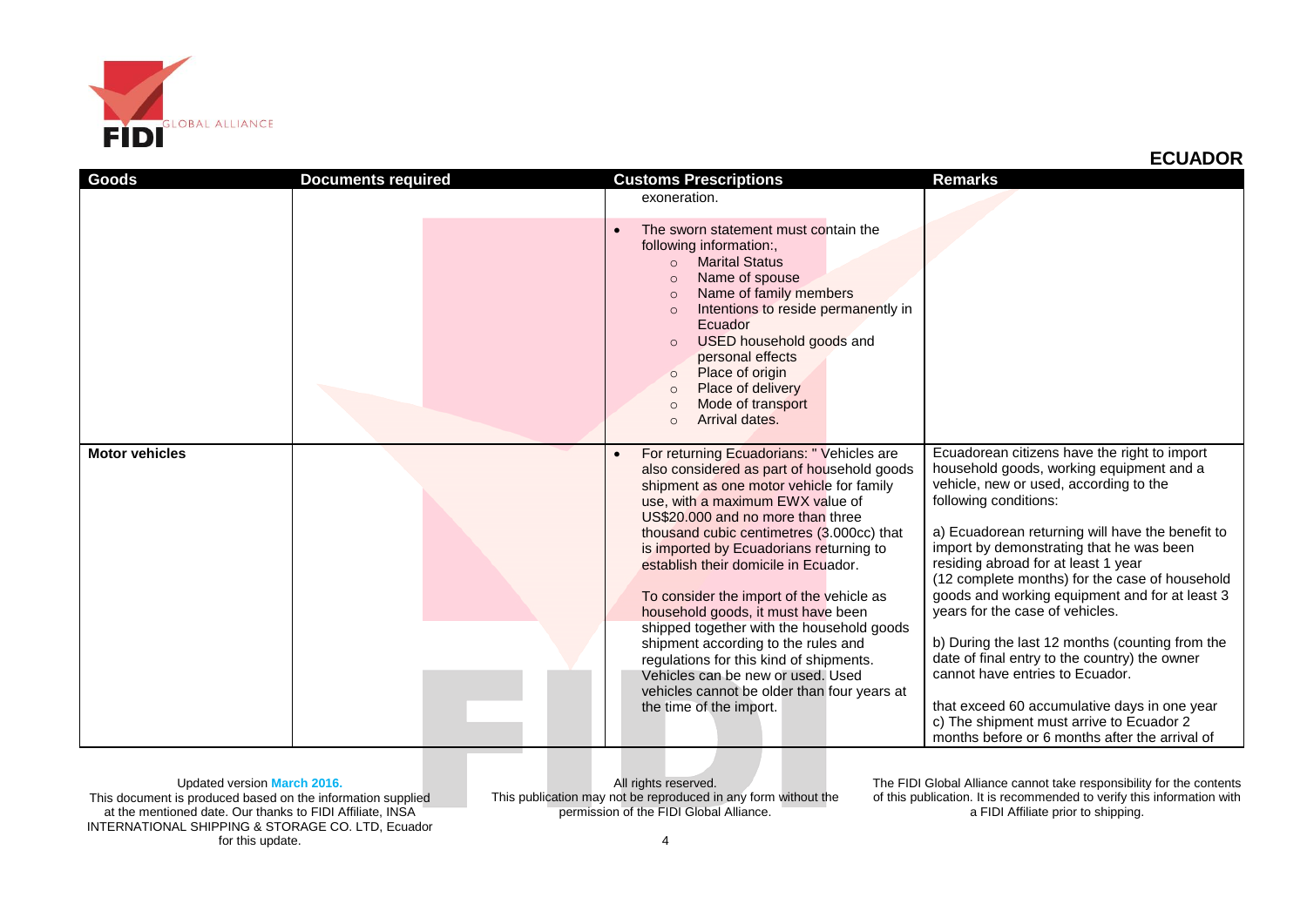

| Goods | <b>Documents required</b> | <b>Customs Prescriptions</b>                                                                                                                                                                                                                                                                                                                                                                                                                          | <b>Remarks</b>                                                                                                                                                                                                                                                                                                                                                                                                                                                             |
|-------|---------------------------|-------------------------------------------------------------------------------------------------------------------------------------------------------------------------------------------------------------------------------------------------------------------------------------------------------------------------------------------------------------------------------------------------------------------------------------------------------|----------------------------------------------------------------------------------------------------------------------------------------------------------------------------------------------------------------------------------------------------------------------------------------------------------------------------------------------------------------------------------------------------------------------------------------------------------------------------|
|       |                           | The value of the vehicle will be determined                                                                                                                                                                                                                                                                                                                                                                                                           | the owner.                                                                                                                                                                                                                                                                                                                                                                                                                                                                 |
|       |                           | by:<br>1) In case of new vehicles, the<br>$\circ$<br>EXW value will be established by<br>the commercial invoice issued to<br>the owner of shipment; and<br>2) In case of used vehicles, the<br>$\circ$<br>value will be determined by taking<br>the Ex W value of the<br>manufactured date of the vehicle<br>overseas as a base, in case the<br>value couldn't be determined by<br>that, the value of the car will be<br>based by Ecuador Customs, in | d) During the period between the arrival of the<br>client and the arrival of the shipment the owner<br>may not leave the country for more than 30<br>days.<br>Important::<br>Failure to comply with the listed regulations, the<br>shipment won't be considered as household<br>goods, and it will have to pay duties and taxes in<br>excess of (please request for information before<br>shipping) of the CIF (Cost + Insurance +<br>Freight)                             |
|       |                           | both cases a depreciation of 20%<br>annual will be applied, in<br>accordance to international<br>accounting rules.<br>In case of used vehicles, the ownership of<br>$\bullet$<br>the vehicle will be proved by showing the<br>original registration of the vehicle or its<br>equivalent by overseas authorities.                                                                                                                                      | Foreign citizen cannot import used vehicles: to<br>import a motor vehicle, it must be brand new,<br>(even if sharing a container with hhg) and import<br>permit must be previously approved in Ecuador).<br>For the import of vehicles for local diplomats,<br>they will only be able to import used cars and<br>the car must be registered at origin, with the<br>exception of new vehicles considered on the<br>diplomatic franchise.                                    |
|       |                           | Crashed, ruined, destroyed vehicles will not<br>$\bullet$<br>be considered as part of household goods.                                                                                                                                                                                                                                                                                                                                                | It is considered as part of the household goods<br>for Ecuadoreans that return with the aim of<br>settling in Ecuador, up to one vehicle for family<br>use, or one motorcycle, provided that it's "<br>model year " corresponds to the four (4) past<br>years, included the year import is performed. To<br>obtain this allowance, it is mandatory that<br>vehicle is shipped together with the household<br>goods, provided that all laws and conditions are<br>complied. |

Updated version **March 2016.** This document is produced based on the information supplied at the mentioned date. Our thanks to FIDI Affiliate, INSA INTERNATIONAL SHIPPING & STORAGE CO. LTD, Ecuador for this update.

All rights reserved. This publication may not be reproduced in any form without the permission of the FIDI Global Alliance.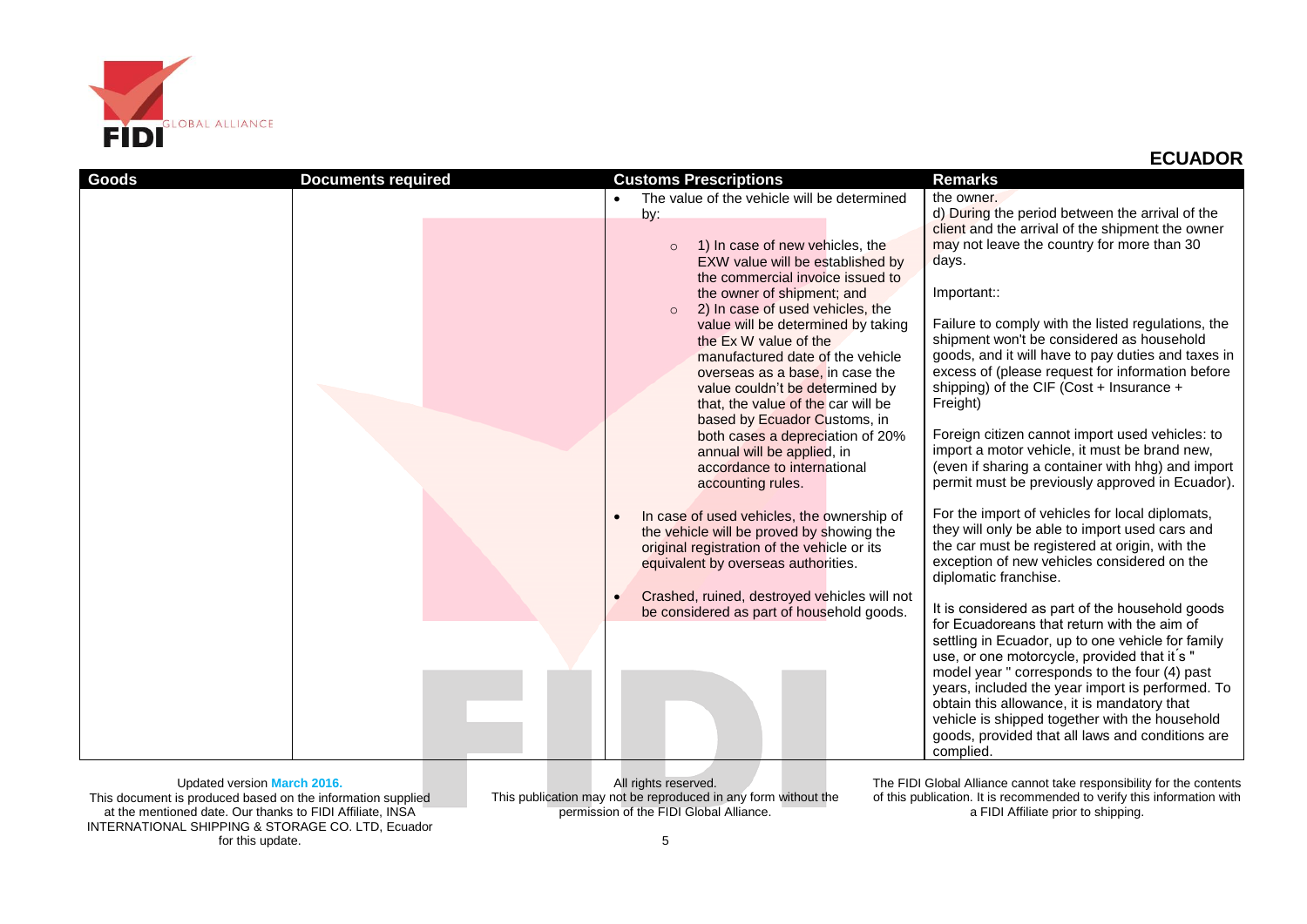

| Goods                             | <b>Documents required</b>            | <b>Customs Prescriptions</b>                                                                                                                                                                                                                        | <b>Remarks</b>                                                                                                |
|-----------------------------------|--------------------------------------|-----------------------------------------------------------------------------------------------------------------------------------------------------------------------------------------------------------------------------------------------------|---------------------------------------------------------------------------------------------------------------|
|                                   |                                      |                                                                                                                                                                                                                                                     | The following requirements must be complied<br>for importing automobile or motorcycle:                        |
|                                   |                                      |                                                                                                                                                                                                                                                     | a) The Ecuadorean returning must have lived<br>abroad for at least three years.                               |
|                                   |                                      |                                                                                                                                                                                                                                                     | b) Vehicle must be for personal use of the<br>returning family.                                               |
|                                   |                                      |                                                                                                                                                                                                                                                     | c) The EXW value (Invoice value)<br>of car must be equal or less than usd 20.000,<br>for motorcycle usd 8000. |
|                                   |                                      |                                                                                                                                                                                                                                                     | d) Car displacement must be equal or less than<br>3000 cc, motorcycle 650 cc.                                 |
|                                   |                                      |                                                                                                                                                                                                                                                     | e) Car or motorcycle must be shipped together<br>with household goods under the same bill of<br>lading.       |
| Alcohol, cigarettes and<br>cigars |                                      | Restricted but allowed in reasonable quantities.                                                                                                                                                                                                    |                                                                                                               |
| <b>Pets</b>                       | Health and vaccination certificates. | If pets arrive with owner they will be cleared with<br>baggage just presenting International Health<br>Certificate.<br>If they arrive as cargo, customs clearance<br>process will be required and pets might have to<br>spend the night at customs. |                                                                                                               |
| <b>Clothing</b>                   |                                      | As of January 1st, 2012.- Presidential Decree                                                                                                                                                                                                       | The regulations regarding clothing will be valid                                                              |
|                                   |                                      | 888.-It is possible to import clothing, shoes and                                                                                                                                                                                                   | for Ecuadoreans returning and also foreigners,                                                                |
|                                   |                                      | accessories for personal use of the migrant and<br>his core family members in quantities up to 200                                                                                                                                                  | except diplomats.                                                                                             |
|                                   |                                      | kilos for each one of them, provided that the                                                                                                                                                                                                       | The origin agent must clearly inform customers                                                                |

Updated version **March 2016.** This document is produced based on the information supplied

at the mentioned date. Our thanks to FIDI Affiliate, INSA INTERNATIONAL SHIPPING & STORAGE CO. LTD, Ecuador for this update.

All rights reserved. This publication may not be reproduced in any form without the permission of the FIDI Global Alliance.